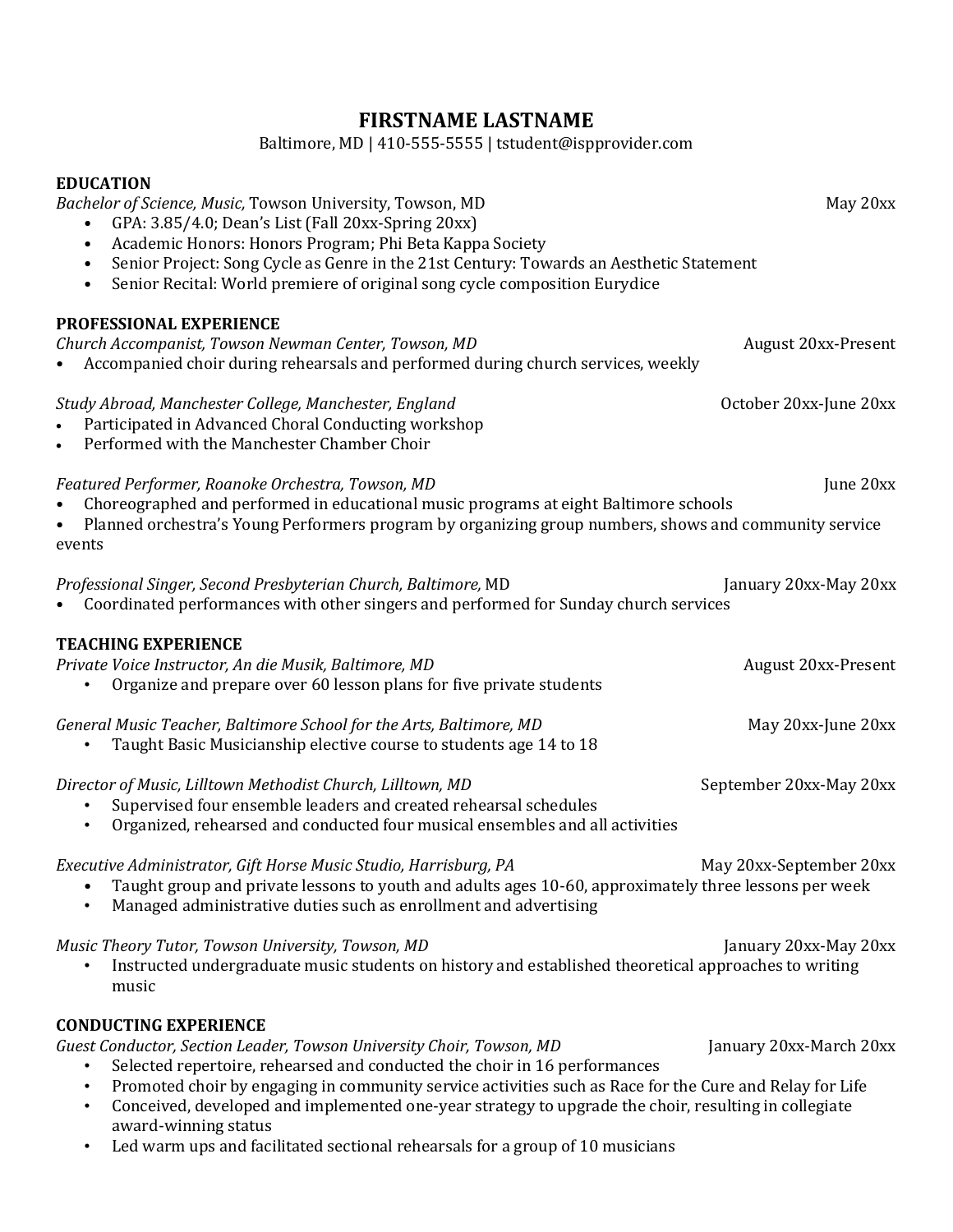*Musical Director, Barley Sheaf Players, Harrisburg, PA* August 20xx-January 20xx

• Conducted and coordinated music rehearsals with cast and instrumentalists for "Bells are Ringing" performance